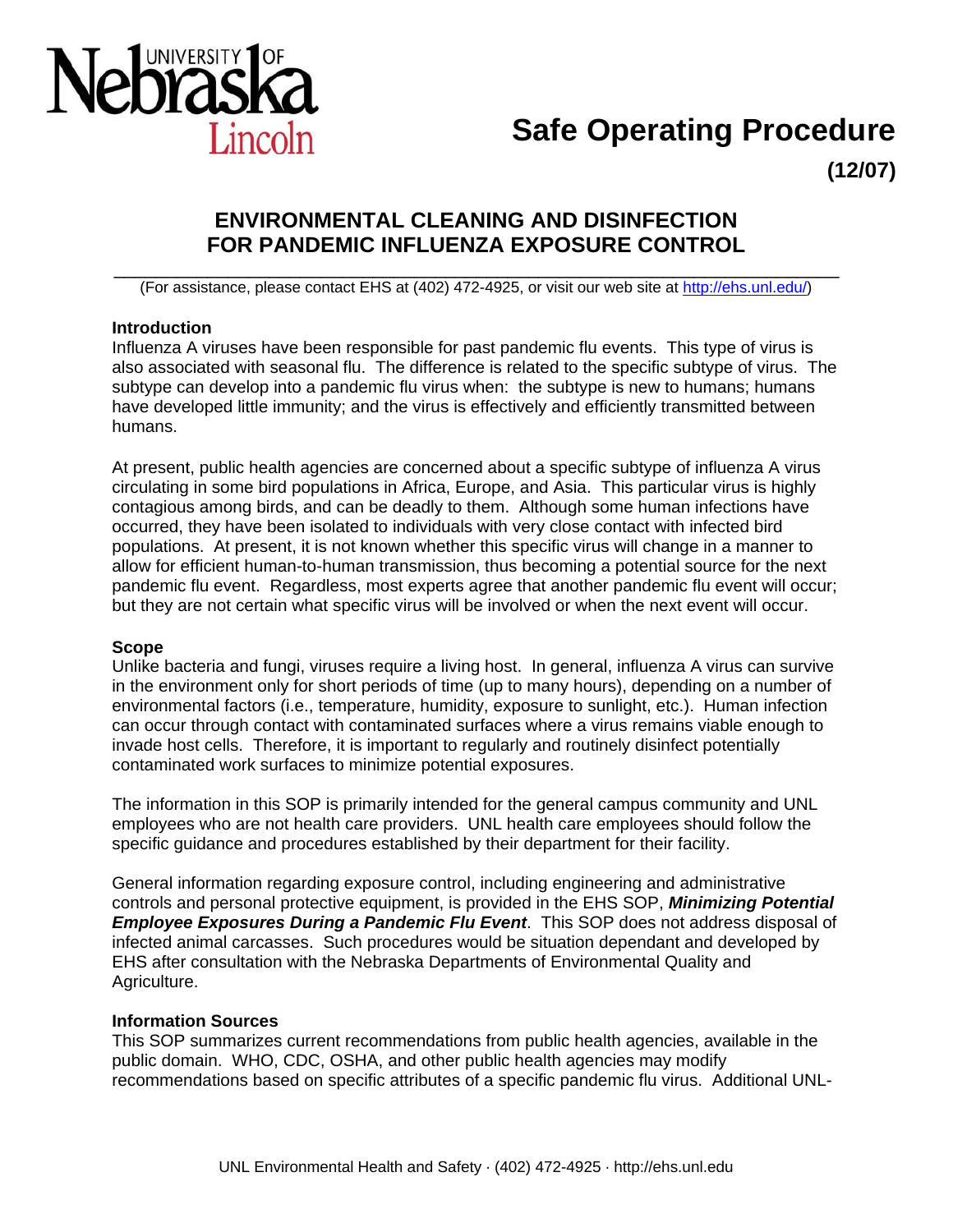specific information during a pandemic event will be available on the UNL Emergency Planning and Preparedness website (http://emergency.unl.edu/).

#### **Infection Materials**

Depending on the specific type, viruses have the potential to be present in all body secretions (saliva, nasal fluid), fluids (blood, cerebrospinal fluid), and eliminated wastes (feces). Environmental surfaces can harbor viruses when contaminated with a body fluid/secretion from an infected host (animal or human).

#### **Suitable Disinfectants**

Soap and hot water is an effective viral disinfectant. In addition, influenza A viruses are susceptible to the classes of disinfectants listed below. In any case, a product should be registered with EPA if it is marked as having anti-microbial properties.

- o Phenolics.
- o Quaternary ammonia.
- o Hydrogen peroxide.
- o Sodium hypochlorite\*.
- o Ethyl alcohol (95% ethanol hand disinfectant have greater activity than isopropyl alcohol hand disinfectants).

When selecting a disinfectant:

- Consider the surfaces to be cleaned (porous or non-porous).
- Follow the manufacturer's recommendations for use, dilution, and contact time.
- To ensure efficacy of disinfectant, surfaces must first be cleaned to remove any organic matter. This may be accomplished by using a cloth or mop saturated with disinfectant. Once cleaned, the surfaces must be fully disinfected using the method recommended by the manufacturer.
- See the EHS SOP, *Disinfectants for Biohazardous Materials* for more information on disinfectants.

\*Additional information for bleach (sodium hypochlorite):

- Inactivated by organic material (body secretions, vomit, blood, feces). Surfaces must be cleaned before decontaminating.
- Use a 1% to 10% solution (50,000ppm of available chlorine) with a contact time of at least 10 minutes.
- Must consider available chlorine in purchased bleach (household bleach sold in 2.5% and 5% containers)
- Bleach solutions degrade over time and must be made fresh daily.
- Do not use bleach with acidic detergents.
- Use in well ventilated area.

## **General Disinfection/Cleaning Considerations**

- Employ techniques to minimize potential contamination  $-$  e.g., avoid common use items/objects, cover porous surfaces likely to contact infected hosts with impermeable materials (i.e., plastic over seats used in vehicles to transport ill persons), use disposable items (i.e., paper towels rather than linen towels) when feasible, etc.
- Do not spray (fog) rooms with disinfectant. This is a potentially dangerous practice that has no proven disease control benefit
- Do not clean with dry dusting or sweeping as this may create aerosols. Use damp cleaning methods.